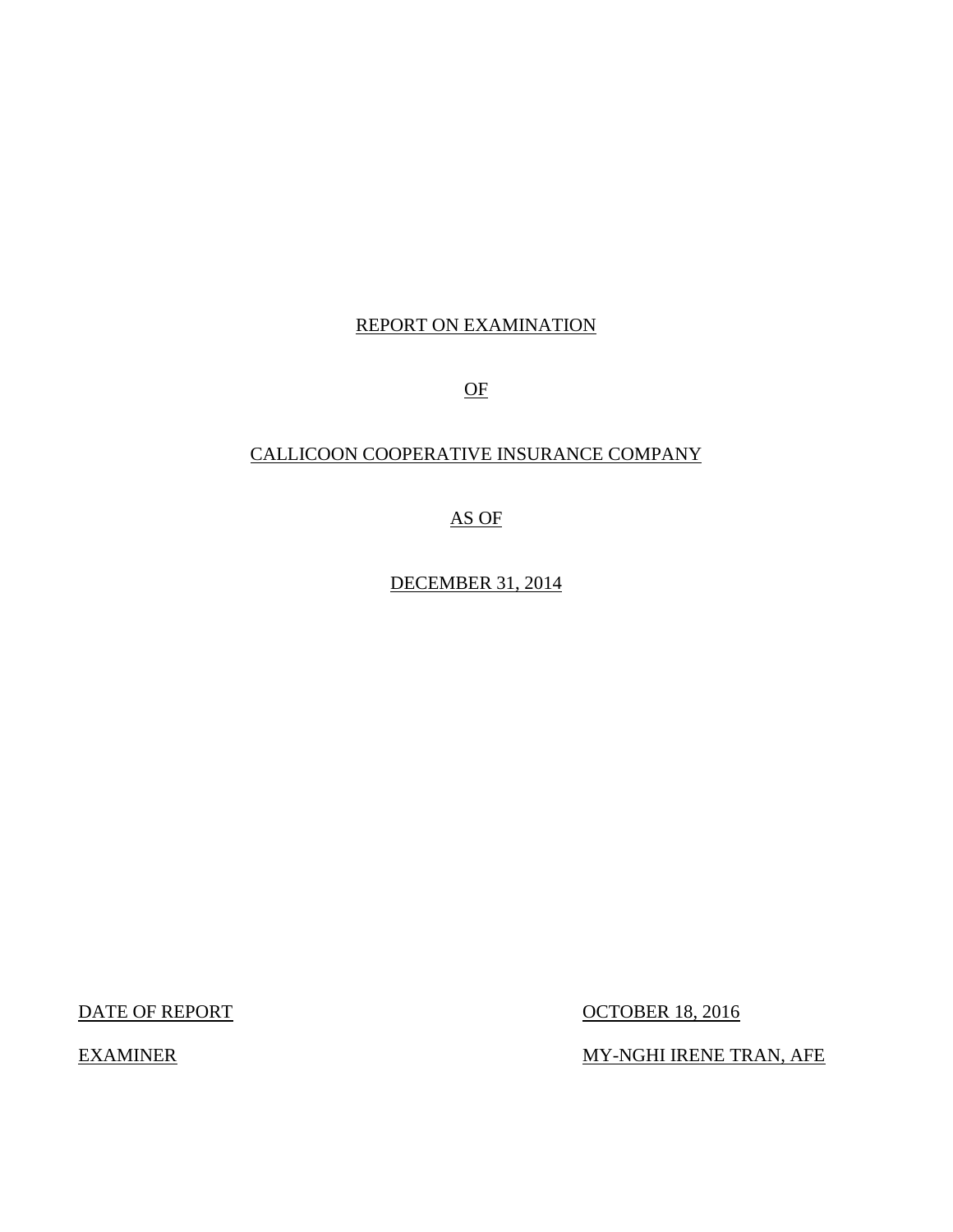## TABLE OF CONTENTS

## ITEM NO. PAGE NO.

| 1. | Scope of examination                                                                                                                        | 2                |
|----|---------------------------------------------------------------------------------------------------------------------------------------------|------------------|
| 2. | Description of Company                                                                                                                      | 3                |
|    | A. Management<br>B. Territory and plan of operation<br>C. Ceded reinsurance<br>D. Holding company system<br>E. Significant operating ratios | 3<br>4<br>5<br>7 |
| 3. | <b>Financial statements</b>                                                                                                                 | 8                |
|    | A. Balance sheet<br>B. Statement of income<br>C. Capital and surplus                                                                        | 8<br>9<br>10     |
| 4. | Losses and loss adjustment expenses                                                                                                         | 10               |
| 5. | Compliance with prior report on examination                                                                                                 | 11               |
| 6. | Summary of comments and recommendations                                                                                                     | 11               |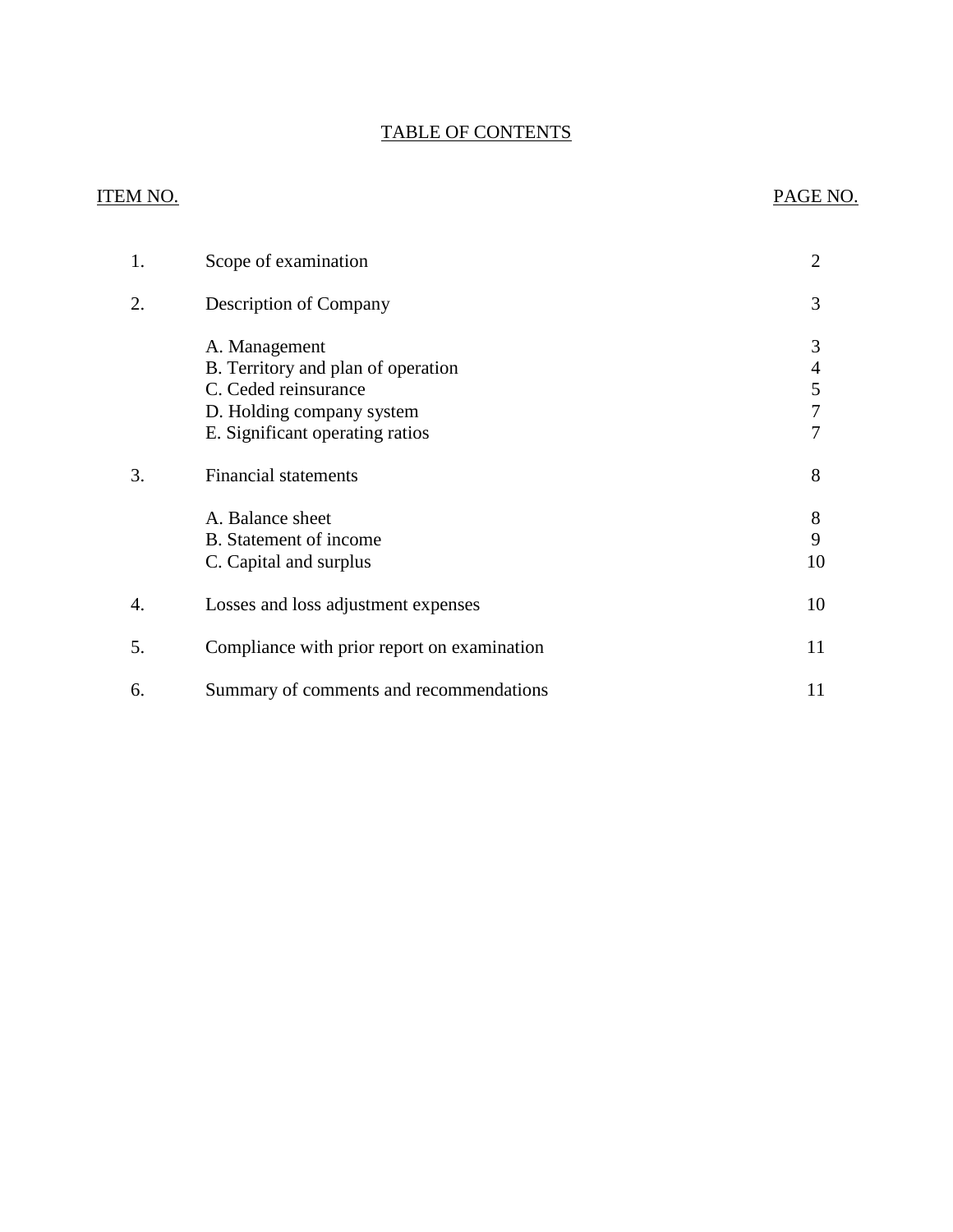

NEW YORK STATE *DEPARTMENTof*  FINANCIAL SERVICES

Andrew M. Cuomo National Andrew M. Cuomo National Andrew Maria T. Vullo Governor Superintendent and Superintendent and Superintendent and Superintendent and Superintendent and Superintendent

May 30, 2018

Honorable Maria T. Vullo Superintendent New York State Department of Financial Services New York, New York 10004

Madam:

 instructions contained in Appointment Number 31376 dated August 17, 2015, attached hereto, I have made an examination into the condition and affairs of Callicoon Co-operative Insurance Company as of December Pursuant to the requirements of the New York Insurance Law, and in compliance with the 31, 2014, and submit the following report thereon.

Wherever the designation "the Company" appears herein without qualification, it should be understood to indicate Callicoon Co-operative Insurance Company.

 Wherever the term "Department" appears herein without qualification, it should be understood to mean the New York State Department of Financial Services.

The examination was conducted at the Company's home office located at 15 Chapel Street, Jeffersonville, New York 12748.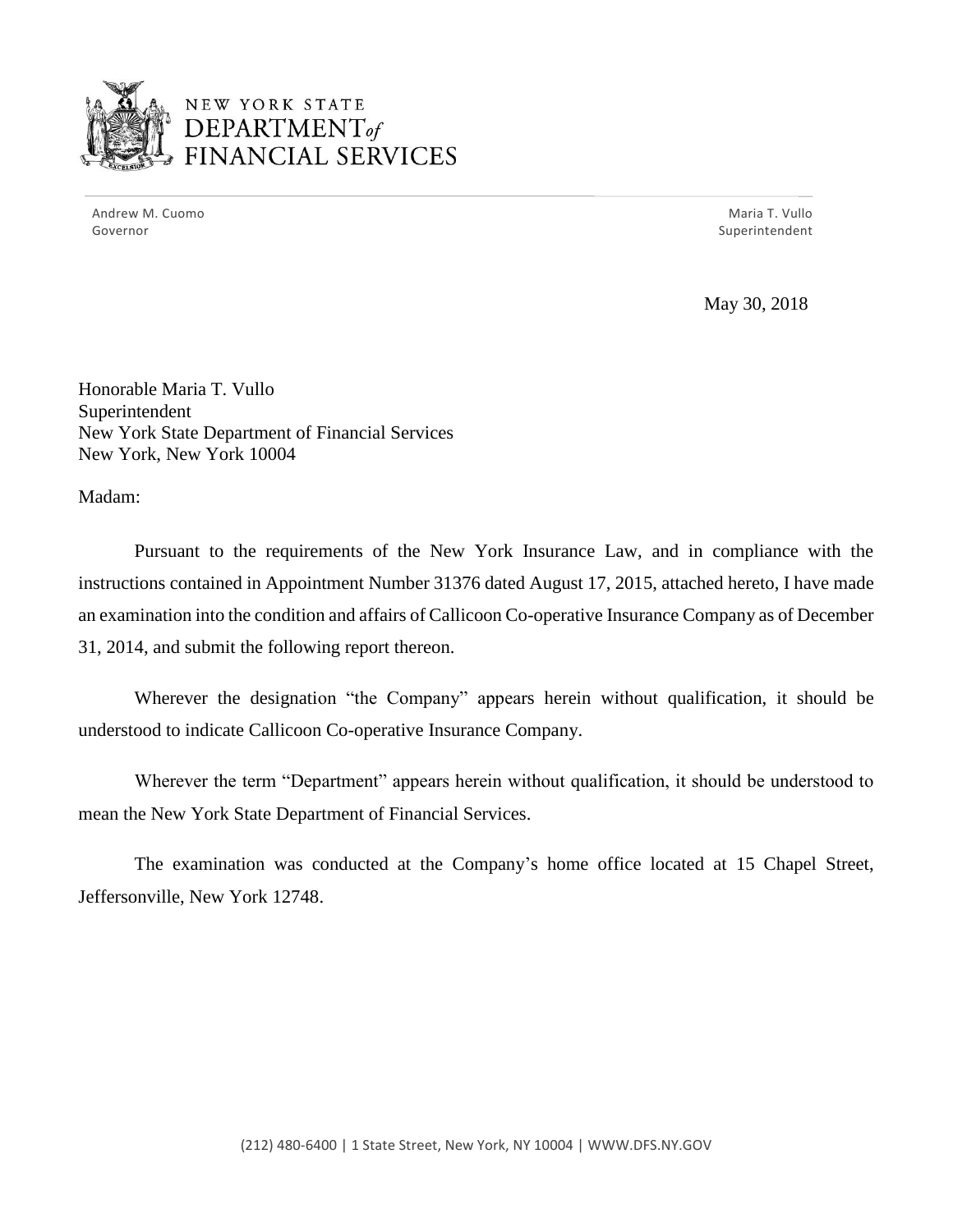#### <span id="page-3-0"></span>1. SCOPE OF EXAMINATION

 The Department has performed a single-state examination of the Callicoon Co-operative Insurance Company. The previous examination was conducted as of December 31, 2009. This examination covered the five-year period from January 1, 2010 through December 31, 2014. Transactions occurring subsequent to this period were reviewed where deemed appropriate by the examiner.

 we plan and perform the examination to evaluate the financial condition and identify prospective risks of the Company by obtaining information about the Company including corporate governance, identifying and assessing inherent risks within the Company and evaluating system controls and procedures used to mitigate those risks. This examination also includes assessing the principles used and significant estimates made by with Statutory Accounting Principles and annual statement instructions when applicable to domestic state This examination was conducted in accordance with the National Association of Insurance Commissioners ("NAIC") Financial Condition Examiners Handbook ("Handbook"), which requires that management, as well as evaluating the overall financial statement presentation, management's compliance regulations.

All financially significant accounts and activities of the Company were considered in accordance with the risk-focused examination process. The examiners also relied upon audit work performed by the Company's independent public accountants where deemed appropriate.

 This examination report includes a summary of significant findings for the following items as called for in the Handbook:

> Company history Corporate records Management and control Territory and plan of operation Growth of Company Loss experience Reinsurance Financial statements Summary of recommendations

A review was also made to ascertain what action was taken by the Company with regard to comments and recommendations contained in the prior report on examination.

This report on examination is confined to financial statements and comments on those matters that involve departures from laws, regulations or rules, or that are deemed to require explanation or description.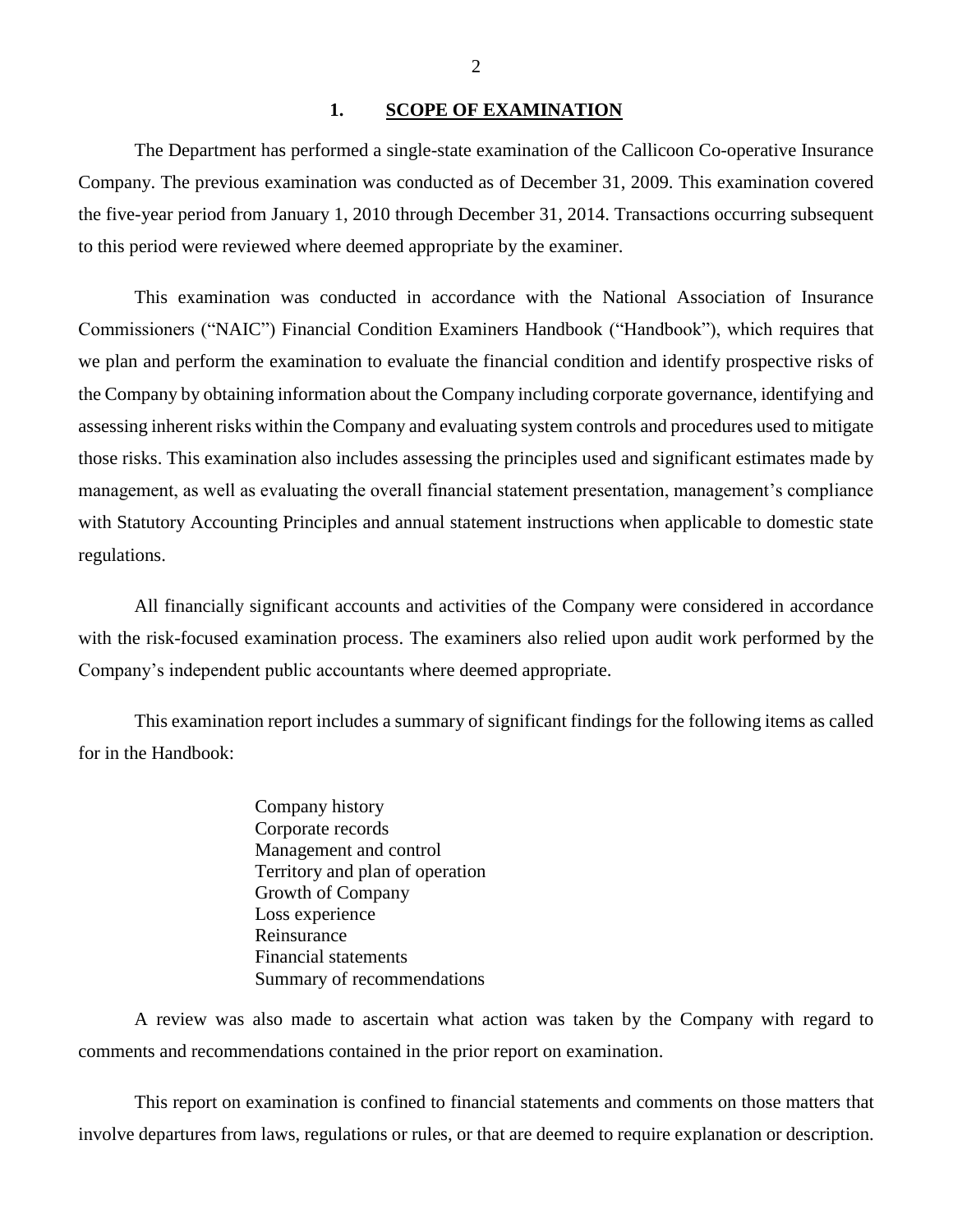#### <span id="page-4-0"></span>**2. DESCRIPTION OF COMPANY**

 as an assessment co-operative insurance association in Sullivan County. It commenced business on April The Company was incorporated under the laws of the State of New York on June 29, 1910 as Callicoon Agricultural Fire Relief Association of Sullivan County for the purpose of transacting business 13, 1878. In 1964, the Company changed its name to Callicoon Co-operative Insurance Company.

## <span id="page-4-1"></span>A. Management

 Pursuant to the Company's charter, management of the Company is vested in a board of directors required number of directors on September 18, 2012. The Company's by-laws requirement that the board consisting of not less than seven nor more than eighteen members. The charter was amended reducing the of directors consists of not less than eleven or more than eighteen members remains unchanged since the last examination. The board meets four times during each calendar year. At December 31, 2014, the board of directors was comprised of the following eleven members:

Name and Residence Principal Business Affiliation

| Roger Eugene Bisland                       | <b>Assistant Vice President,</b>                 |
|--------------------------------------------|--------------------------------------------------|
| Glen Spey, NY                              | Callicoon Co-operative Insurance Company         |
| David William Bodenstein                   | Insurance Agent,                                 |
| Jeffersonville, NY                         | President and owner of Mike Preis Insurance Inc. |
| <b>Philip Edward Conaty</b>                | Secretary and Treasurer,                         |
| Monticello, NY                             | Callicoon Co-operative Insurance Company         |
| George Washington Ferguson<br>Wallkill, NY | Retired                                          |
| John Kehrlie Gempler                       | President,                                       |
| Kenoza Lake, NY                            | Callicoon Co-operative Insurance Company         |
| Carol Kay Lane<br>Monticello, NY           | Retired                                          |
| William Joseph Lane<br>Monticello, NY      | Retired                                          |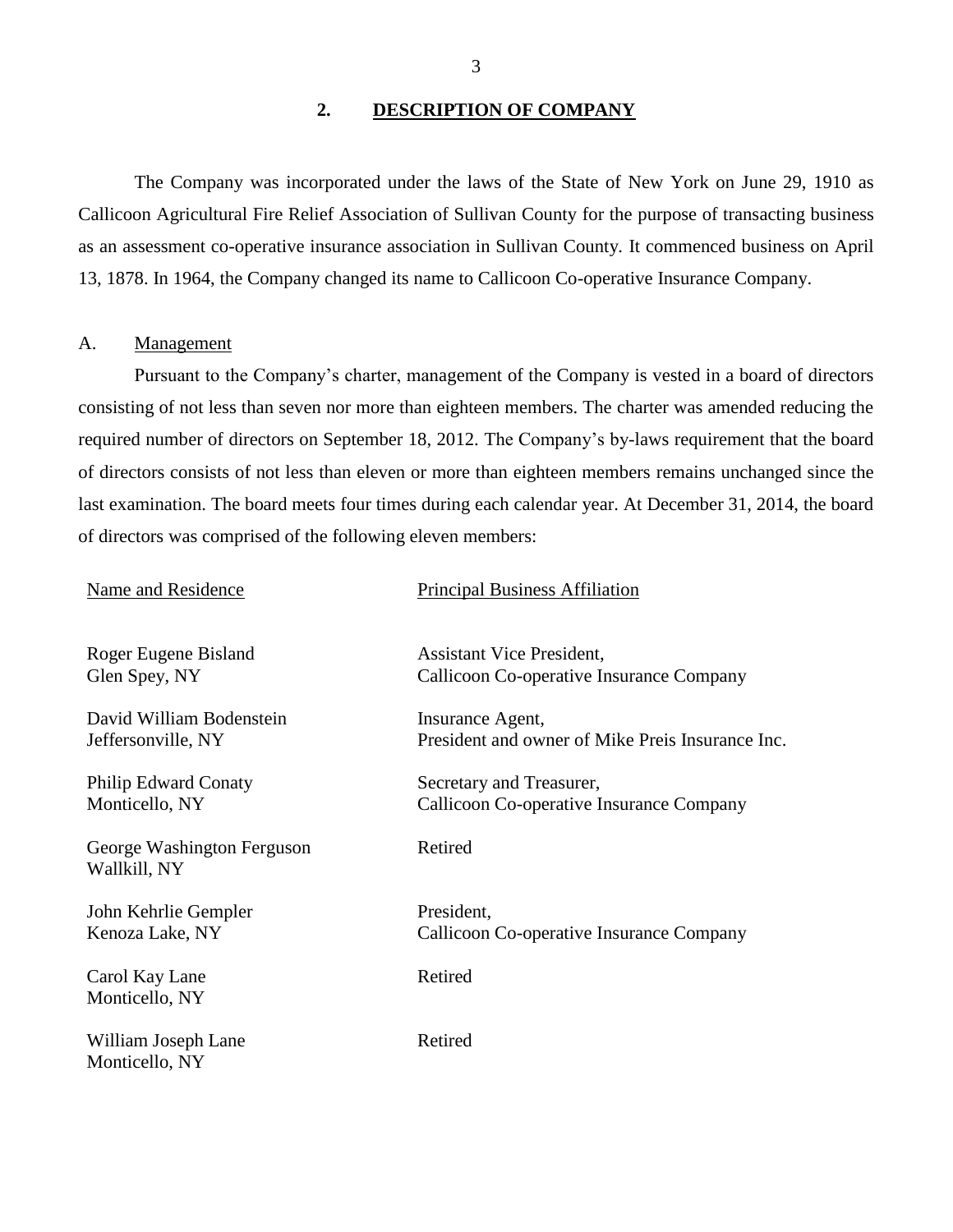| Name and Residence                                                             | <b>Principal Business Affiliation</b>                                                                                               |
|--------------------------------------------------------------------------------|-------------------------------------------------------------------------------------------------------------------------------------|
| Douglas Edward Loucks<br>Livingston Manor, NY                                  | New York State Corrections Officer                                                                                                  |
| Jeanne Loucks Smith<br>Livingston Manor, NY                                    | Insurance Agent,<br>Callicoon Co-operative Insurance Company                                                                        |
| <b>Edward Thomas Sykes</b><br>Callicoon, NY<br>Lee Clark Titus<br>Wallkill, NY | Vice President,<br>Callicoon Co-operative Insurance Company<br>Insurance Agent,<br>President and owner of Lee Titus Associates Inc. |
|                                                                                |                                                                                                                                     |

 indicated that the meetings were generally well attended and each board member had an acceptable record A review of the minutes of the board of directors' meetings held during the examination period of attendance.

As of December 31, 2014, the principal officers of the Company were as follows:

| Name                                                                                                      | Title                                                                                     |
|-----------------------------------------------------------------------------------------------------------|-------------------------------------------------------------------------------------------|
| John Kehrlie Gempler<br><b>Philip Edward Conaty</b><br><b>Edward Thomas Sykes</b><br>Roger Eugene Bisland | President<br>Secretary and Treasurer<br>Vice President<br><b>Assistant Vice President</b> |
|                                                                                                           |                                                                                           |

#### <span id="page-5-0"></span>B. Territory and Plan of Operation

As of December 31, 2014, the Company was licensed to write business within all counties of the State of New York, excluding the counties of New York, Kings, Queens, Bronx and Richmond.

 As of the examination date, the Company was authorized to transact the kinds of insurance as defined in the following numbered paragraphs of Section 1113(a) of the New York Insurance Law:

| <u>Paragraph</u> | Line of Business       |
|------------------|------------------------|
|                  | Fire                   |
| 5                | Miscellaneous property |
| 6                | Water damage           |
| 7                | Burglary and theft     |
| 8                | Glass                  |
|                  | Boiler and machinery   |

4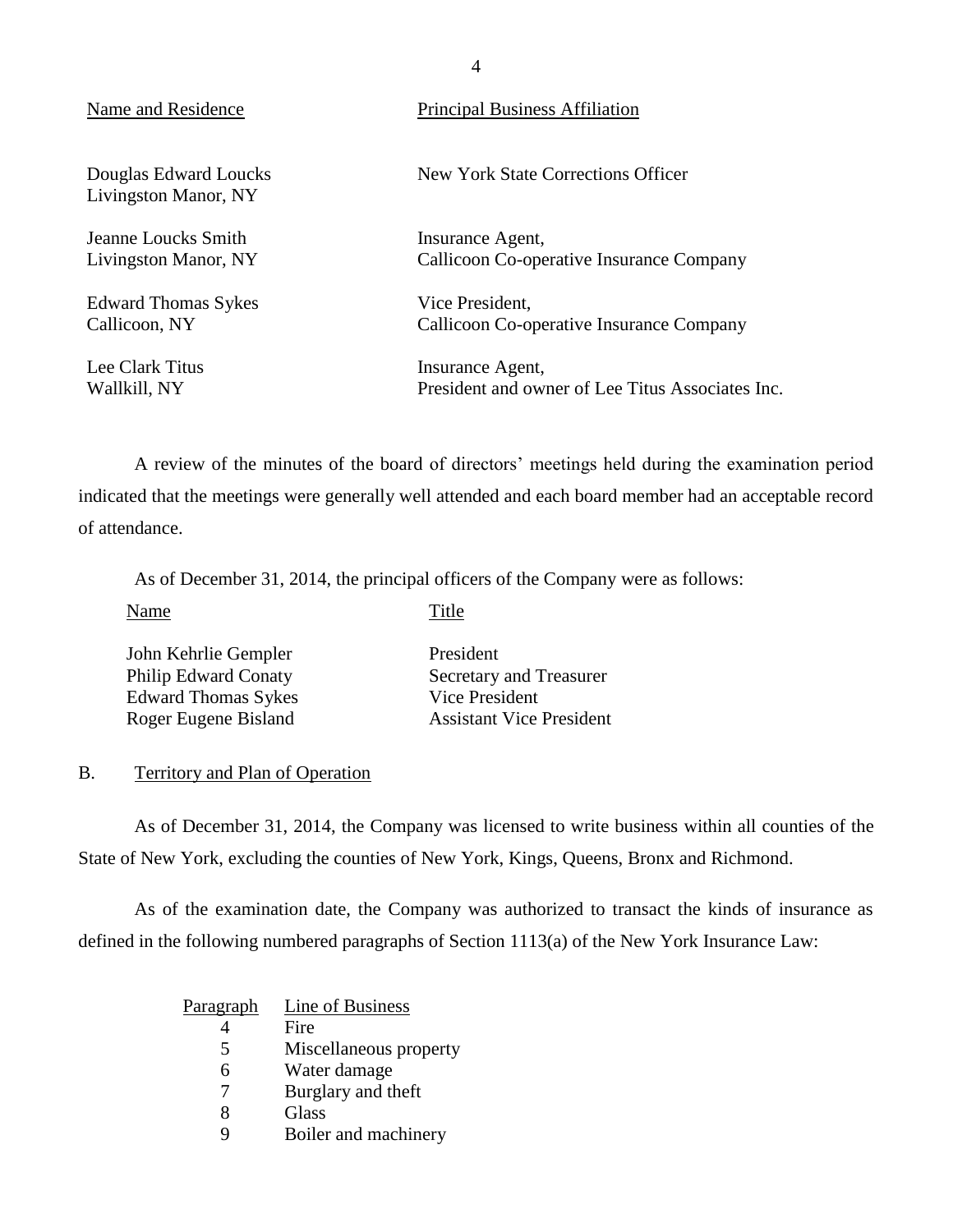| Paragraph | Line of Business                               |
|-----------|------------------------------------------------|
| 12        | Collision                                      |
| 13        | Personal injury liability                      |
| 14        | Property damage liability                      |
| 15        | Workers' compensation and employers' liability |
|           | (Excluding workers' compensation)              |
| 19        | Motor vehicle and aircraft physical damage     |
|           | (Excluding aircraft physical damage)           |
| 20        | Marine and inland marine (inland only)         |

 The Company is also licensed to accept and cede reinsurance as provided for in Section 6606 of the New York Insurance law.

 Based upon the lines of business for which the Company is licensed and pursuant to the a minimum surplus to policyholders in the amount of \$100,000. The Company's predominant lines of 39.4%, 35.5% and 14.2%, respectively of the Company's 2014 direct written premiums. The Company writes its direct business through approximately 20 independent agents. The Company does not assume any requirements of Articles 13, 41 and 66 of the New York Insurance Law, the Company is required to maintain business are commercial multiple peril, homeowners multiple peril and fire insurance which accounted for reinsurance business.

 The following schedule shows the direct premiums written by the Company for the period under examination:

| Calendar Year | Direct Premiums Written |
|---------------|-------------------------|
| 2010          | \$6,014,975             |
| 2011          | \$5,981,975             |
| 2012          | \$6,046,212             |
| 2013          | \$6,024,873             |
| 2014          | \$6,287,827             |

#### <span id="page-6-0"></span>C. Ceded Reinsurance

 Since the prior examination, the Company has changed the term of its multi-line reinsurance agreement to a two-year period and increased its retention from \$100,000 to \$125,000 for property coverage and \$50,000 to \$75,000 for casualty coverage. All of the Company's reinsurance is with authorized reinsurers. The Company has structured its ceded reinsurance program to limit its maximum exposure on any one risk as follows: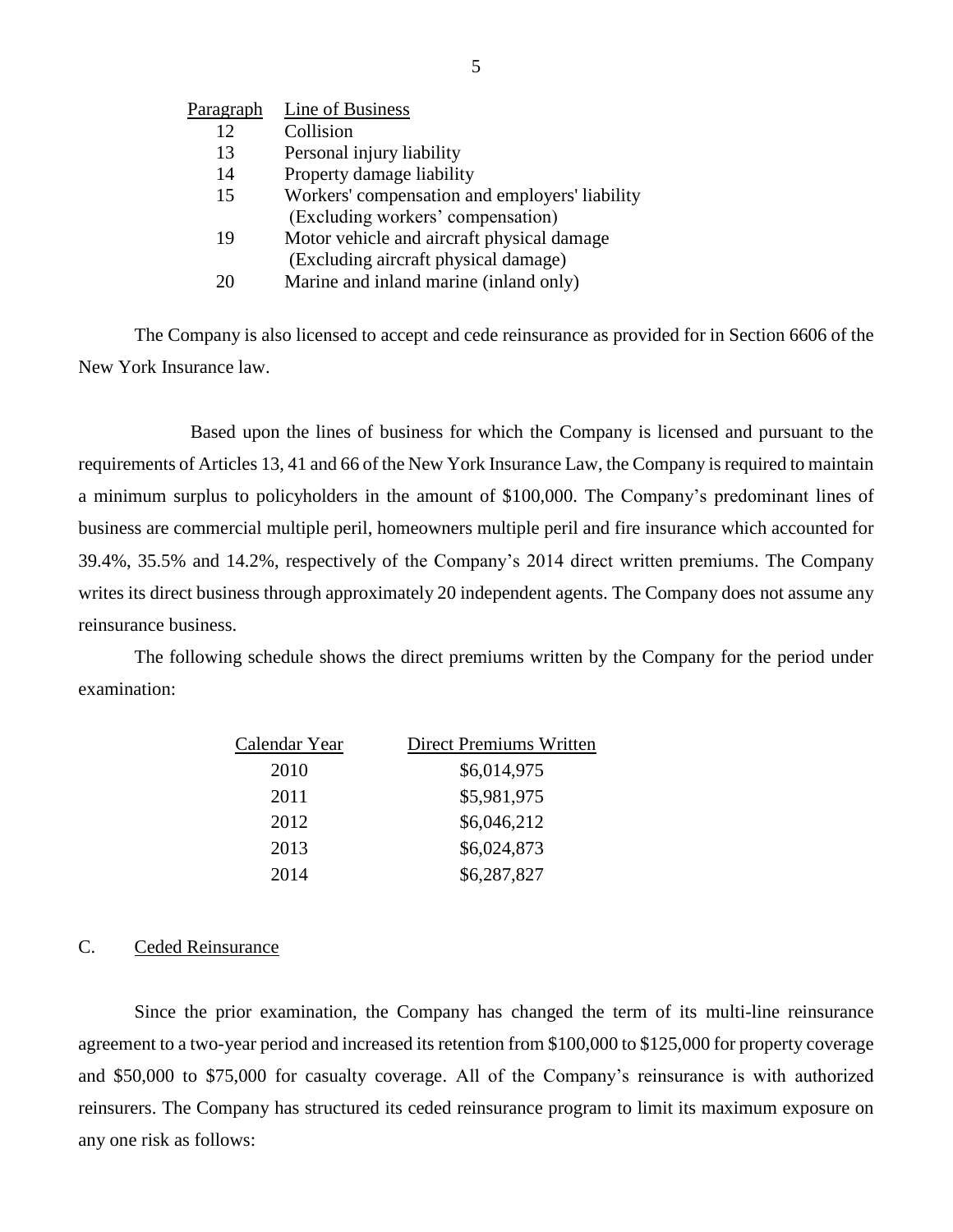| Type of contract                                                                                     | Cession                                                                                                                                                                                                                                                                          |
|------------------------------------------------------------------------------------------------------|----------------------------------------------------------------------------------------------------------------------------------------------------------------------------------------------------------------------------------------------------------------------------------|
| <b>Property Excess of loss</b><br>$(2 \text{ layers})$                                               | \$1,175,000 in excess of \$125,000 ultimate net<br>loss on any one risk, any one loss occurrence;<br>reinsurer's liability from all risks in any one<br>loss occurrence shall not exceed \$1,125,000<br>and \$1,600,000 for the first and second layers,<br>respectively         |
| <b>Property Aggregate Excess of Loss</b>                                                             | Reinsurer liability for Acts of Terrorism for all<br>loss occurrences with annual aggregate limits<br>of \$1,125,000, and \$1,600,000, for the first and<br>second layer, respectively                                                                                           |
| <b>Property and Casualty Combined</b>                                                                | In the event of a loss occurrence involving one<br>or more property policy and one or more<br>casualty policy: \$75,000 excess of \$125,000<br>any one loss occurrence                                                                                                           |
| <b>Property Catastrophe Excess of Loss</b>                                                           | \$3,700,000, excess of \$300,000, each loss<br>occurrence                                                                                                                                                                                                                        |
| <b>Casualty Excess of loss</b><br>(2 layers)                                                         | \$925,000 in excess of \$75,000 ultimate net loss<br>on any one loss occurrence; reinsurer's liability<br>in any one loss occurrence shall not exceed<br>\$425,000 and \$500,000 for the first and second<br>layers, respectively                                                |
| <b>Casualty Clash</b>                                                                                | \$1,000,000 excess of \$1,000,000 each loss<br>occurrence in the event of a loss involving one<br>or more casualty policy; reinsurer's liability<br>shall not exceed \$2,000,000 in all with respect<br>to all loss occurrences under the agreement in<br>any one agreement year |
| Equipment Breakdown Quota Share<br>(Commercial Multi-peril policies and other<br>policies as agreed) | 100% of the Company's net retained liability;<br>cessions limited to \$5,000,000 on any one risk                                                                                                                                                                                 |

 All significant ceded reinsurance agreements in effect as of the examination date were reviewed and found to contain the required clauses, including an insolvency clause meeting the requirements of Section 1308 of the New York Insurance Law.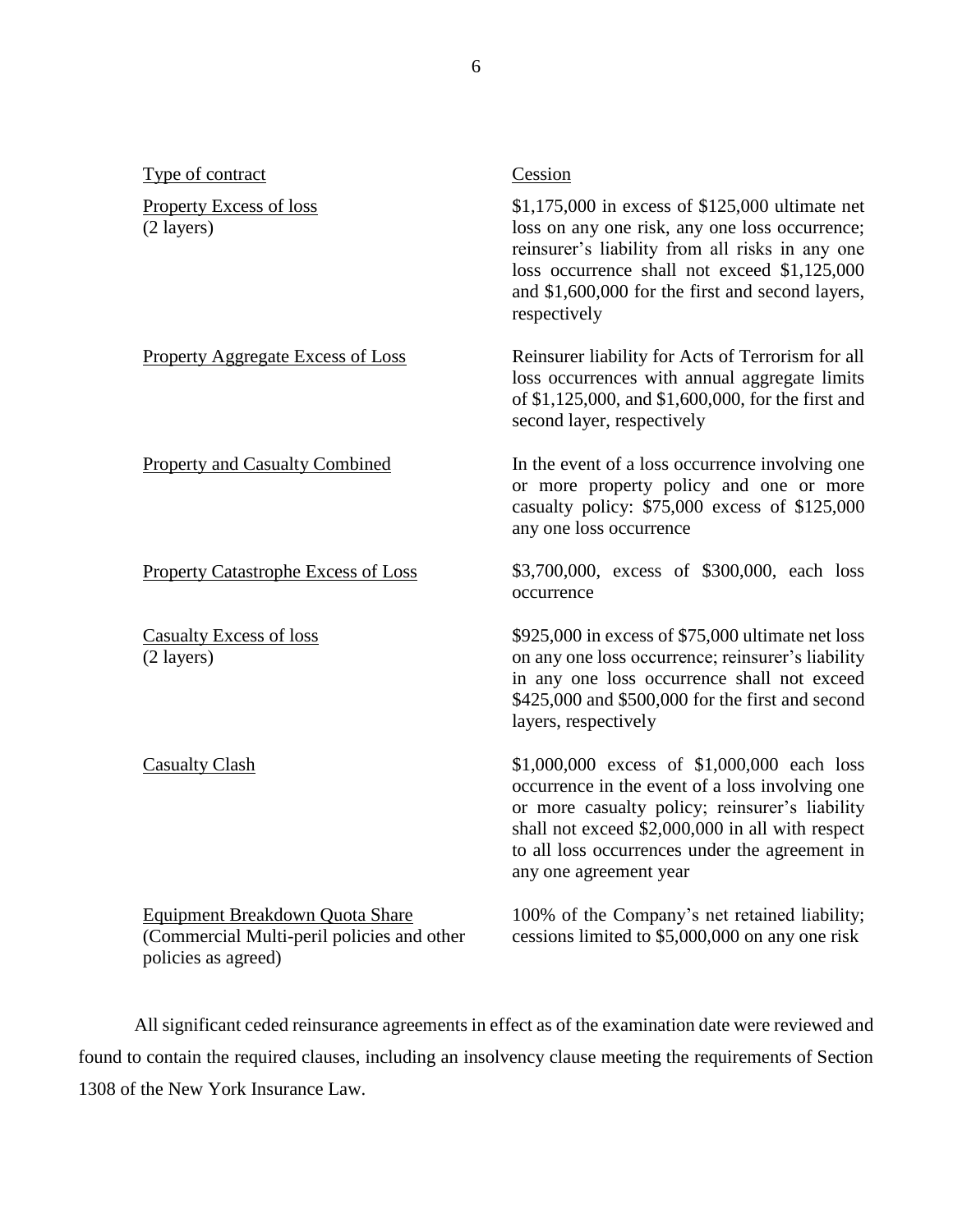Examination review found that the Schedule F data reported by the Company in its filed annual all material ceded reinsurance agreements transfer both underwriting and timing risk as set forth in SSAP Additionally, examination review indicated that the Company was not a party to any finite reinsurance agreements. All ceded reinsurance agreements were accounted for utilizing reinsurance accounting as set statement accurately reflected its reinsurance transactions. Additionally, management has represented that No. 62R. Representations were supported by appropriate risk transfer analyses and an attestation from the Company's President and Secretary/Treasurer pursuant to the NAIC Annual Statement Instructions. forth in SSAP No. 62R. During the period covered by this examination, the Company did not commute any reinsurance agreements.

#### <span id="page-8-0"></span>D. Holding Company System

As of December 31, 2014, the Company was not a member of any holding company system.

#### <span id="page-8-1"></span>E. Significant Operating Ratios

 The following ratios have been computed as of December 31, 2014, based upon the results of this examination:

| Net premiums written to surplus as regards policyholders             | 24% |
|----------------------------------------------------------------------|-----|
| Liabilities to liquid assets (cash and invested assets)              | 16% |
| Premiums in course of collection to surplus as regards policyholders | 1%  |

 All of the above ratios fall within the benchmark ranges set forth in the Insurance Regulatory Information System of the National Association of Insurance Commissioners.

The underwriting ratios presented below are on an earned/incurred basis and encompass the fiveyear period covered by this examination:

|                                              | Amounts      | Ratios  |
|----------------------------------------------|--------------|---------|
| Losses and loss adjustment expenses incurred | \$12,328,269 | 51.42%  |
| Other underwriting expenses incurred         | 9,597,699    | 40.03%  |
| Net underwriting gain                        | 2,049,738    | 8.55%   |
|                                              |              |         |
| Premiums earned                              | \$23,975,706 | 100.00% |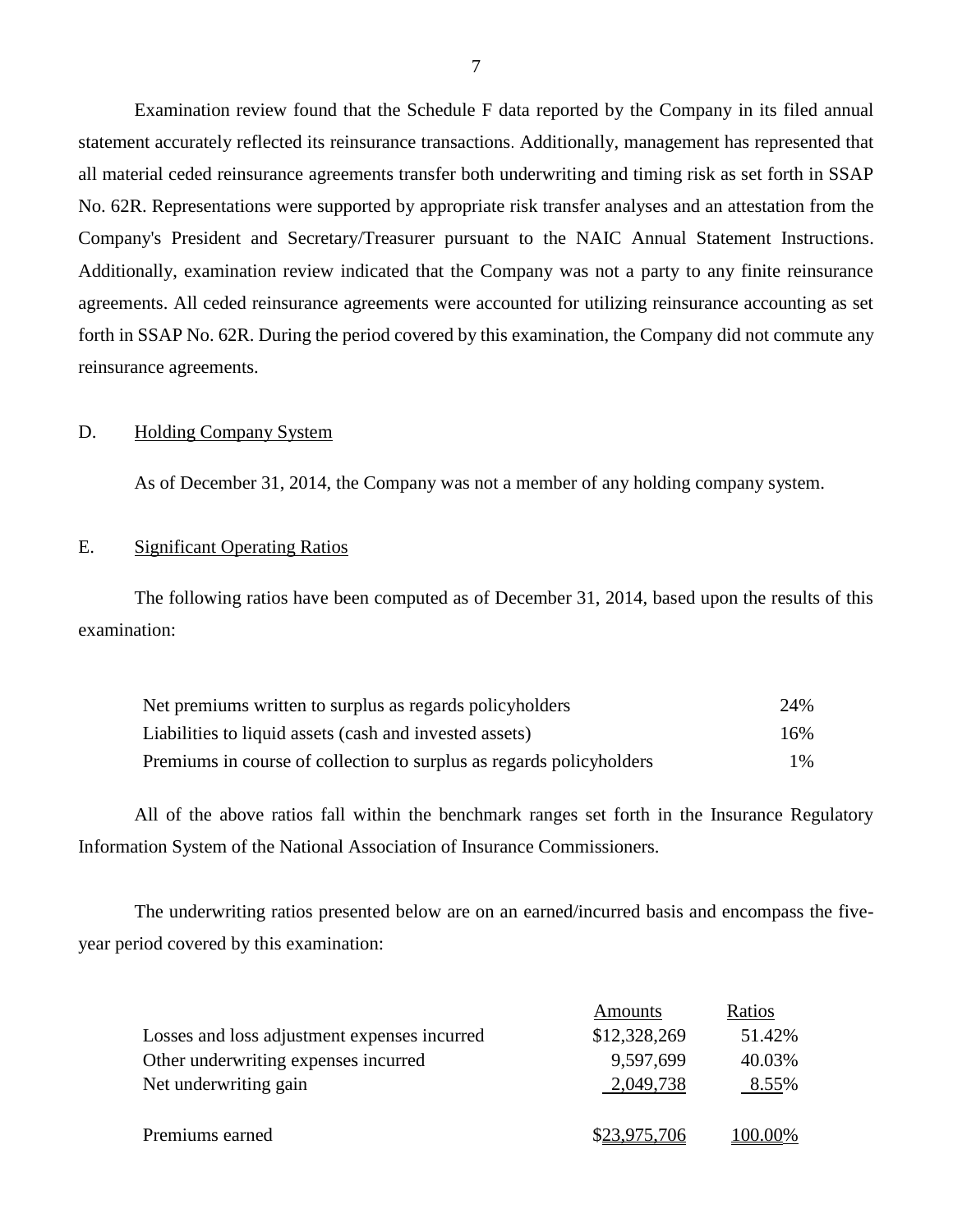<span id="page-9-1"></span><span id="page-9-0"></span>A. Balance Sheet

# The following shows the assets, liabilities and surplus as regards policyholders as of December 31,

2014 as reported by the Company:

| <b>Assets</b>                                                 |               | <b>Assets Not</b> | Net Admitted |
|---------------------------------------------------------------|---------------|-------------------|--------------|
|                                                               | Assets        | Admitted          | Assets       |
| <b>Bonds</b>                                                  | \$23,598,479  | \$0               | \$23,598,479 |
| Preferred stocks (stocks)                                     | 102,908       |                   | 102,908      |
| Common stocks (stocks)                                        | 1,155,849     |                   | 1,155,849    |
| Properties occupied by the company                            | 150,242       |                   | 150,242      |
| Properties held for sale                                      | 250,000       |                   | 250,000      |
| Cash, cash equivalents and short-term investments             | 801,358       |                   | 801,358      |
| Investment income due and accrued                             | 241,585       |                   | 241,585      |
| Uncollected premiums and agents' balances in the              |               |                   |              |
| course of                                                     |               |                   |              |
| collection                                                    | 246,939       |                   | 246,939      |
| Deferred premiums, agents' balances and installments          |               |                   |              |
| booked but deferred and not yet due                           | 1,045,939     |                   | 1,045,939    |
| Amounts recoverable from reinsurers                           | 100,752       | $\overline{0}$    | 100,752      |
|                                                               |               |                   |              |
| Totals assets                                                 | \$27,694,051  | \$0               | \$27,694,051 |
|                                                               |               |                   |              |
|                                                               |               |                   |              |
| <b>Liabilities, Surplus and Other Funds</b>                   |               |                   |              |
| Liabilities                                                   |               |                   |              |
| Losses and loss adjustment expenses                           |               |                   | \$1,748,587  |
| Commissions payable, contingent commissions and other similar |               |                   |              |
| charges                                                       |               |                   | 192,266      |
| Unearned premiums                                             |               |                   | 3,346,366    |
|                                                               |               |                   |              |
| <b>Total liabilities</b>                                      |               |                   | \$5,287,219  |
|                                                               |               |                   |              |
| Surplus and other funds                                       |               |                   |              |
| Required surplus                                              | $\mathcal{S}$ | 100,000           |              |
| Unassigned funds (surplus)                                    |               | 22,306,832        |              |
| Surplus as regards policyholders                              |               |                   | 22,406,832   |
|                                                               |               |                   |              |
| Total liabilities, surplus and other funds                    |               |                   | \$27,694,051 |

Note: The Internal Revenue Service has completed its audits of the Company's Federal Income Tax returns Services has not yet audited tax returns covering tax years 2010 through 2014. The examiner is unaware of any potential exposure of the Company to any tax assessment and no liability has been established herein through tax year 2009. All material adjustments made subsequent to the date of examination and arising from said audits, are reflected in the financial statements included in this report. The Internal Revenue relative to such contingency.

**3. FINANCIAL STATEMENTS**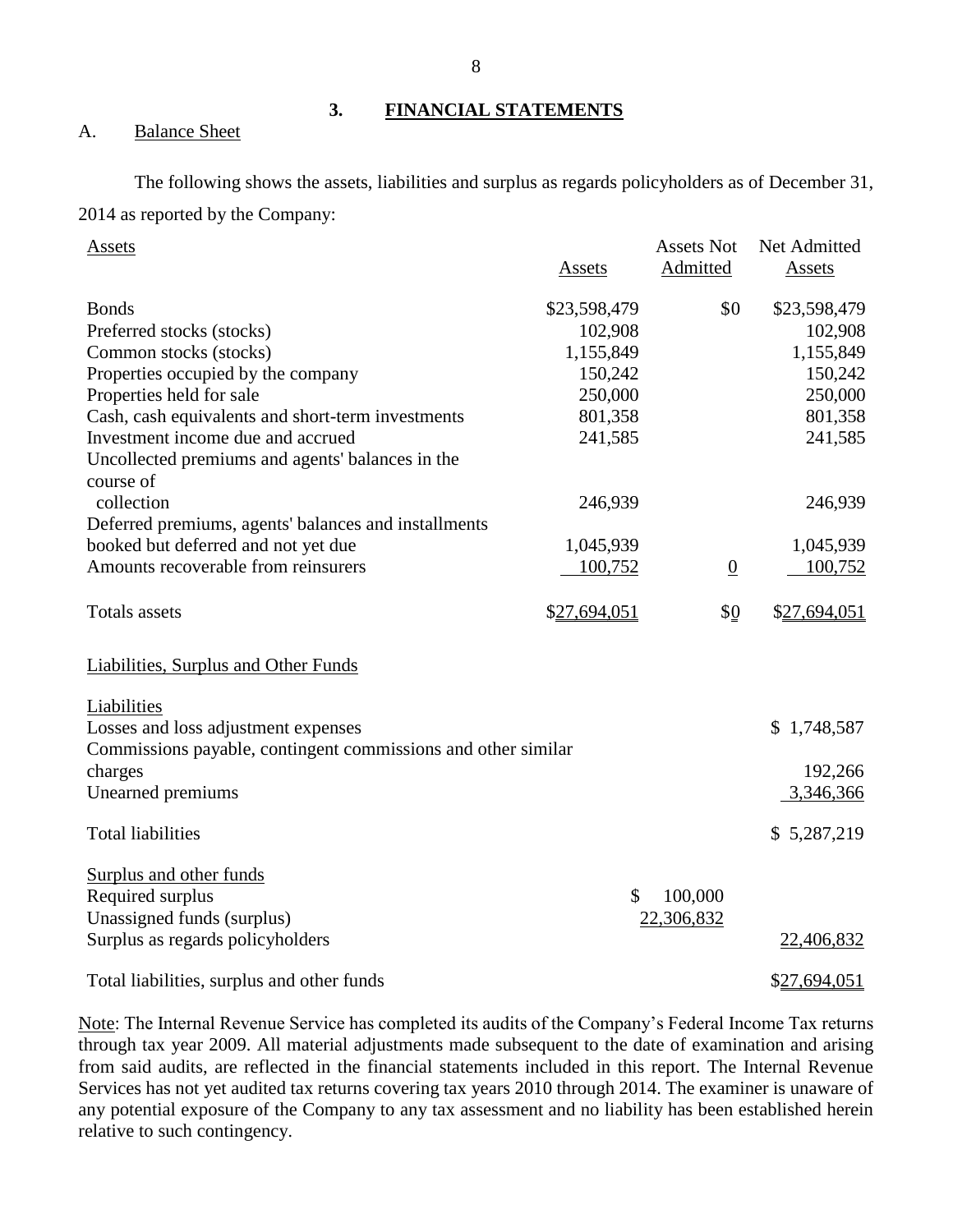## B. Statement of Income

 The net income for the examination period as reported by the Company was \$5,162,704, as detailed below:

| <b>Underwriting Income</b>                                                                                                                             |                                   |              |
|--------------------------------------------------------------------------------------------------------------------------------------------------------|-----------------------------------|--------------|
| Premiums earned                                                                                                                                        |                                   | \$23,975,706 |
| Deductions:<br>Losses and loss adjustment expenses incurred<br>Other underwriting expenses incurred<br>Aggregate write-ins for underwriting deductions | \$12,328,269<br>9,597,733<br>(34) |              |
| Total underwriting deductions                                                                                                                          |                                   | 21,925,968   |
| Net underwriting gain                                                                                                                                  |                                   | \$2,049,738  |
| <b>Investment</b> Income                                                                                                                               |                                   |              |
| Net investment income earned<br>Net realized capital loss                                                                                              | \$3,667,469<br>(41, 128)          |              |
| Net investment gain                                                                                                                                    |                                   | 3,626,341    |
| Other Income                                                                                                                                           |                                   |              |
| Finance and service charges not included in premiums                                                                                                   | 236,896<br>\$                     |              |
| Total other income                                                                                                                                     |                                   | 236,896      |
| Net income before federal income taxes                                                                                                                 |                                   | \$5,912,975  |
| Federal income taxes incurred                                                                                                                          |                                   | 750,271      |
| Net income                                                                                                                                             |                                   | \$5,162,704  |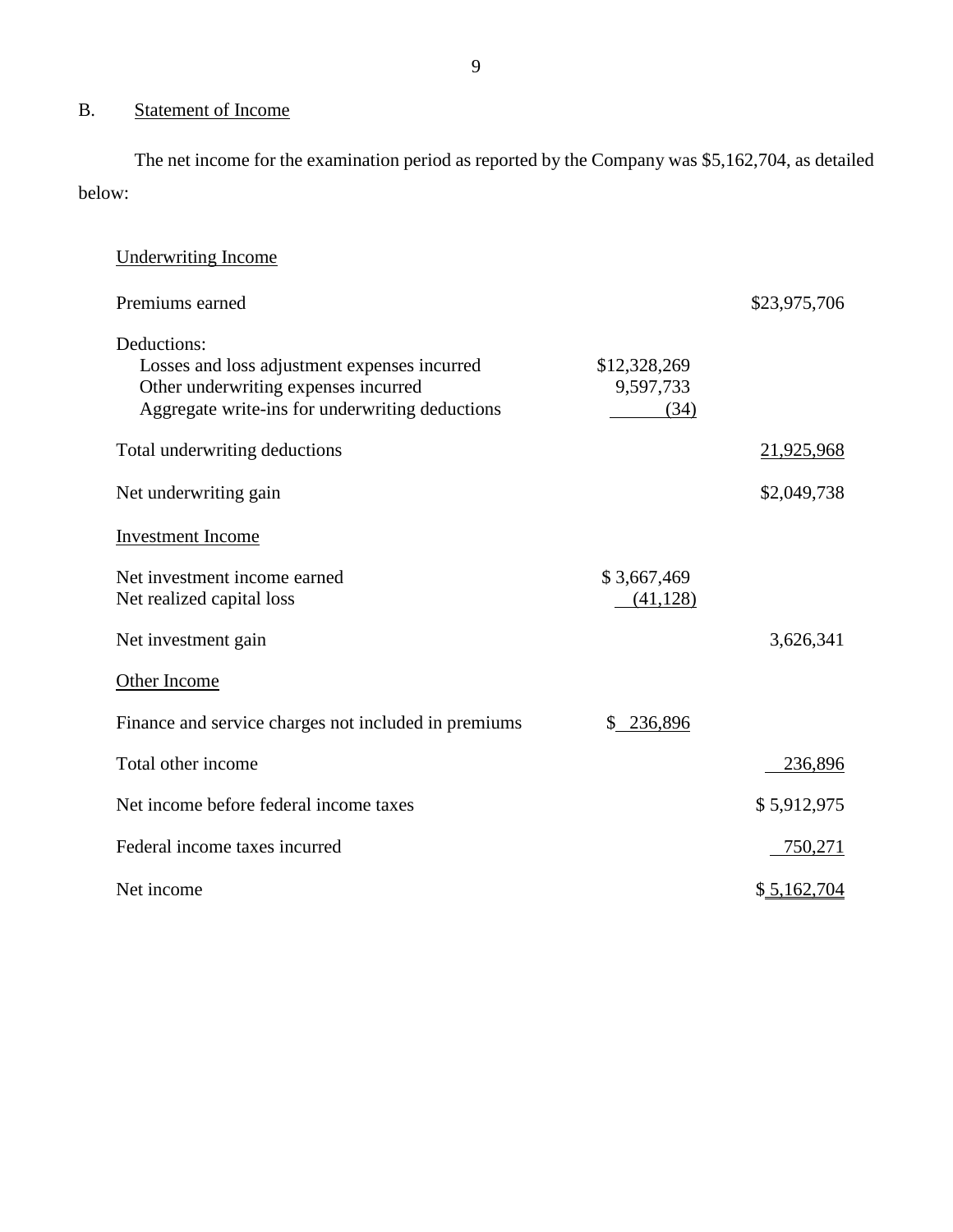#### <span id="page-11-0"></span>C. Capital and Surplus

Surplus as regards policyholders increased \$5,740,890 during the five-year examination period January 1, 2010 through December 31, 2014 as reported by the Company, detailed as follows:

| Surplus as regards policyholders as reported by<br>the Company as of December 31, 2009 |                        |                      | \$16,665,942 |
|----------------------------------------------------------------------------------------|------------------------|----------------------|--------------|
|                                                                                        | Gains in<br>Surplus    | Losses in<br>Surplus |              |
| Net income<br>Net unrealized capital gains and losses                                  | \$5,162,704<br>578,186 | $\frac{10}{2}$       |              |
| Net increase (decrease) in surplus                                                     | \$5,740,890            | \$0                  | 5,740,890    |
| Surplus as regards policyholders as reported by<br>the Company as of December 31, 2014 |                        |                      | \$22,406,832 |

No adjustments were made to surplus as a result of this examination.

## **4. LOSSES AND LOSS ADJUSTMENT EXPENSES**

 The examination liability for the captioned items of \$1,748,587 is the same as reported by the Company as of December 31, 2014. The examination analysis of the loss and loss adjustment expense reserves was conducted in accordance with generally accepted actuarial principles and statutory accounting principles, including the NAIC Accounting Practices & Procedures Manual, Statement of Statutory Accounting Principle No. 55 ("SSAP No. 55").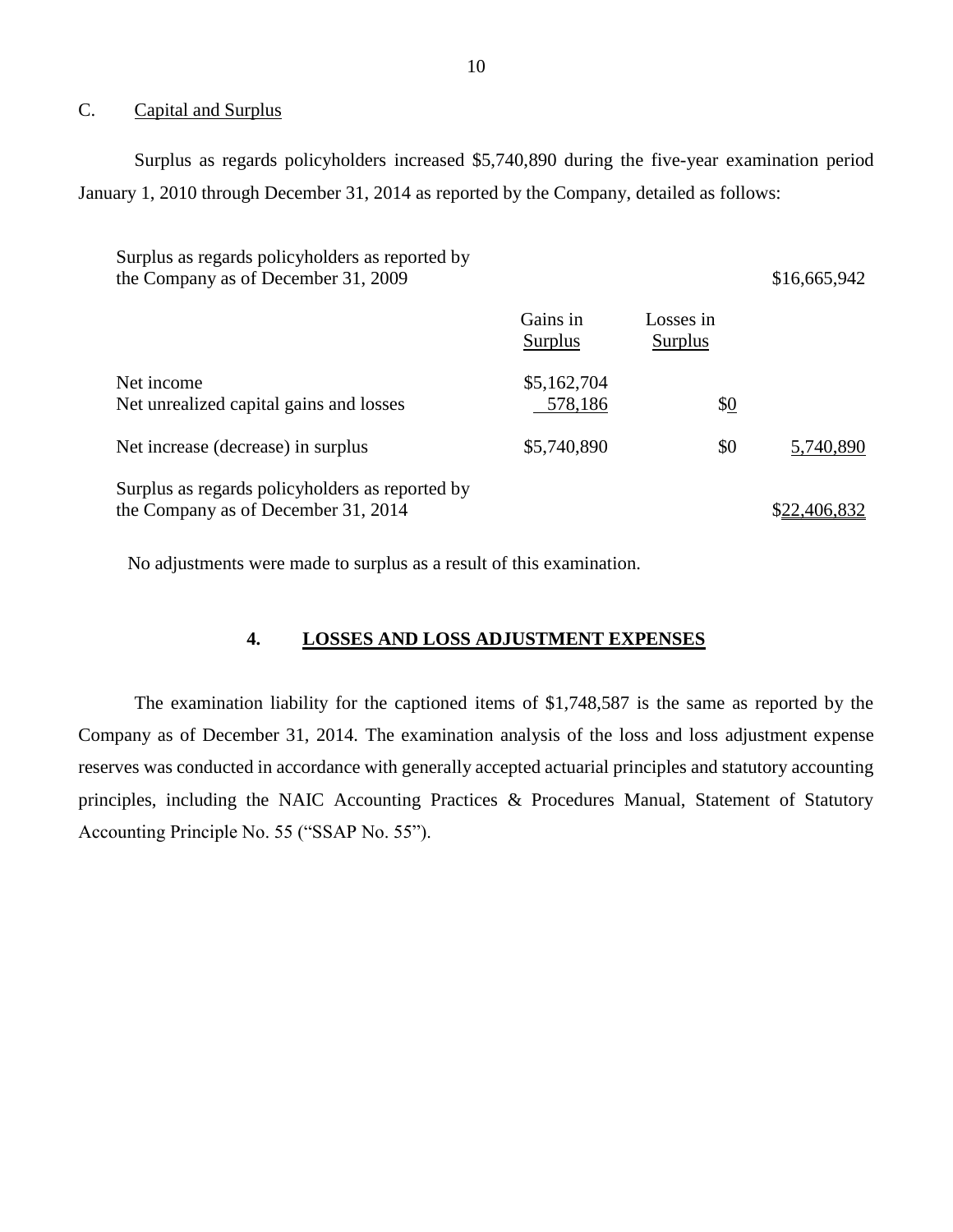## **5. COMPLIANCE WITH PRIOR REPORT ON EXAMINATION**

<span id="page-12-0"></span>The prior report on examination contained one recommendation as follows (page number refers to the prior report):

## ITEM PAGE NO.

A. It was recommended that the Company comply with Part  $89.59$  (c)(1) of 8 Department Regulation No. 118 and not utilize the same lead or coordinating CPA as an audit partner who has primary responsibility for the audit for more than five consecutive years.

The Company has complied with this recommendation.

## **6. SUMMARY OF COMMENTS AND RECOMMENDATIONS**

This report does not contain any comments or recommendations.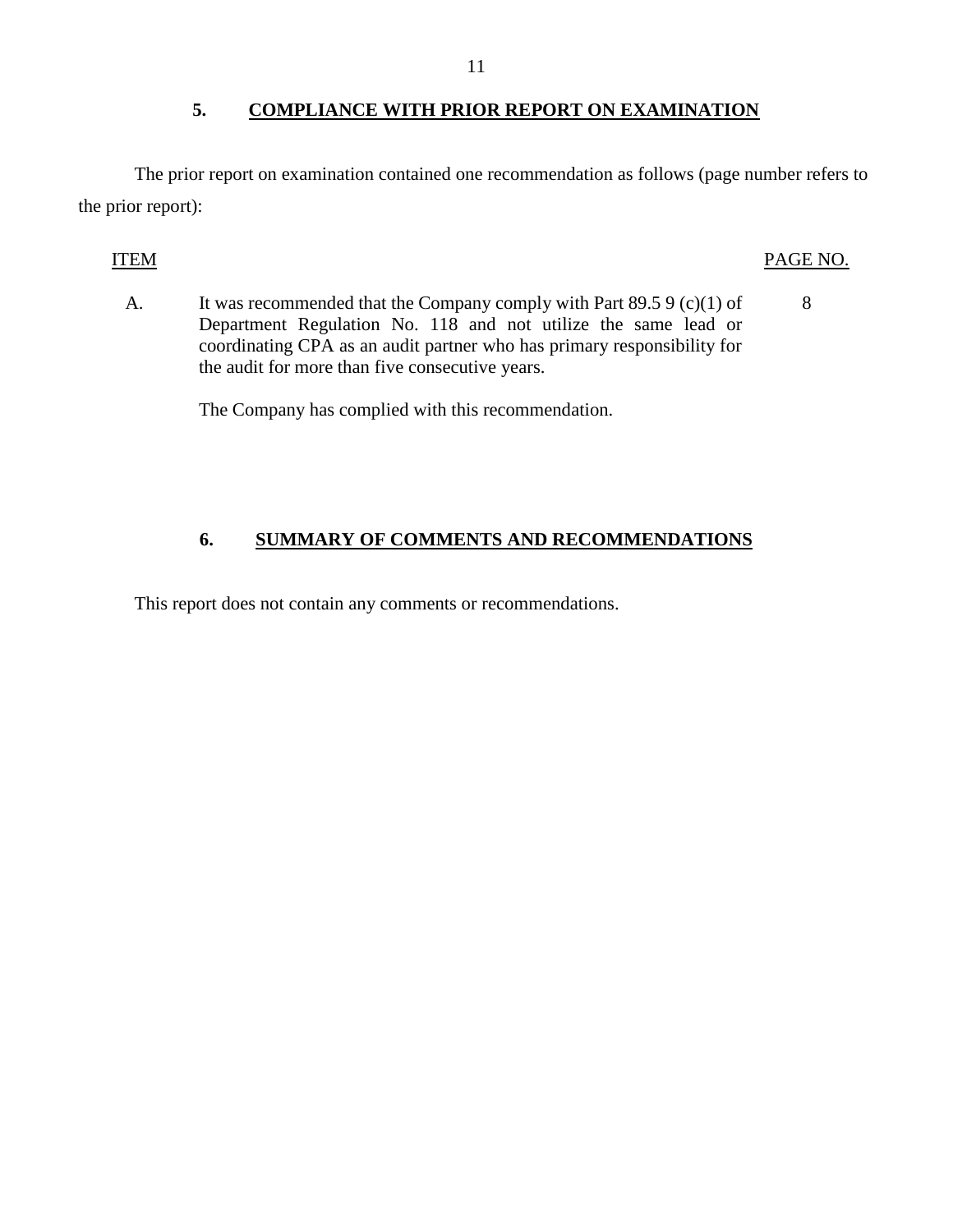Respectfully submitted,

My-Nghi Irene Tran, AFE Senior Insurance Examiner

STATE OF NEW YORK ) )ss: COUNTY OF NEW YORK )

MY-NGHI IRENE TRAN, being duly sworn, deposes and says that the foregoing report, subscribed by her, is true to the best of her knowledge and belief.

My-Nghi Irene Tran

Subscribed and sworn to before me

this day of , 2018.